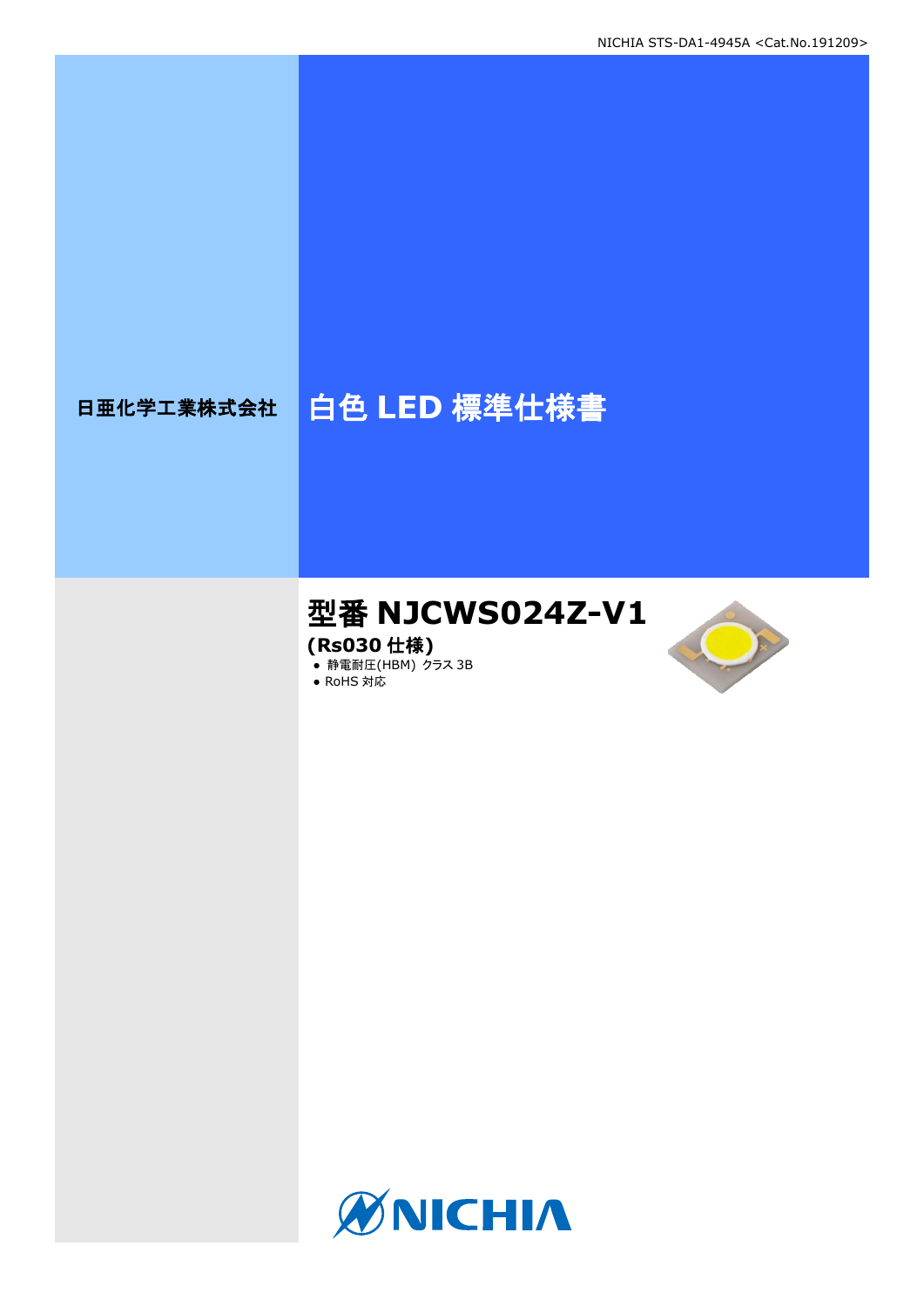## 規格

## (1) 絶対最大定格

| 項目        | 記号                  | 最大定格           | 単位 |
|-----------|---------------------|----------------|----|
| 順電流       | ${\rm I}_{{\rm F}}$ | 1280           | mA |
| パルス順電流    | $I_{\text{FP}}$     | 1920           | mA |
| 静電耐圧(HBM) | <b>VESD</b>         | 8              | kV |
| 逆方向許容電流   | $I_{R}$             | 85             | mA |
| 許容損失      | $P_D$               | 49.2           | W  |
| 動作温度      | $T_{\text{opr}}$    | $-40 \sim 105$ | °C |
| 保存温度      | $T_{\rm stq}$       | $-40 \sim 100$ | °C |
| ジャンクション温度 |                     | 150            | °C |

\* TJ=25°C での値です。

\* IFP条件は、パルス幅 10ms 以下、デューティー比は 10%以下です。

\* IF、IFPは、ディレーティング特性を参照してください。

\* 静電耐圧(HBM)は ANSI/ESDA/JEDEC JS-001 のクラス 3B です。

 $*$ 動作温度はケース温度(Tc)での値です。

## (2) 特性

|           | 項目         | 記号             | 条件             | 標準     | 最大                       | 単位                       |
|-----------|------------|----------------|----------------|--------|--------------------------|--------------------------|
| 順電圧       |            | VF             | $I_F = 500$ mA | 36.0   | $\overline{\phantom{a}}$ |                          |
| Rs030 ランク | 光束(色度座標1)  | $\Phi_{\rm v}$ | $I_F = 500$ mA | 1190   |                          | Im                       |
|           | X          |                | $I_F = 500mA$  | 0.4338 | $\overline{\phantom{a}}$ |                          |
| 色度座標 1    |            |                | $I_F = 500mA$  | 0.4030 | -                        | $\overline{\phantom{a}}$ |
| Rs030 ランク | 光束(色度座標 2) | $\Phi_{v}$     | $I_F = 500$ mA | 1480   | $\overline{\phantom{a}}$ | Im                       |
| 色度座標 2    | X          |                | $I_F = 500mA$  | 0.3447 | $\overline{\phantom{a}}$ |                          |
|           |            |                | $I_F = 500$ mA | 0.3553 |                          |                          |
| 熱抵抗       |            | $R_{\theta$ JC |                | 0.85   | 1.05                     | °C/W                     |

\* TJ=25°C での値です。パルス駆動により測定しています。

\* 光学特性は、CIE 127:2007 に準拠した値です。

\* 色度座標は、CIE 1931 色度図に基づくものとします。

\* 熱抵抗 RθJCは、JESD51-1 に準拠した Dynamic 法により測定しています。

 $*$  熱抵抗  $R_{\theta JC}$ は、ダイスから Tc 測定ポイントまでの熱抵抗を表します。

\* 熱抵抗 RθJCは放熱グリスを用いた際の熱抵抗値です。放熱シートを用いた場合、熱抵抗値は顕著に大きくなる可能性があります。

\* 熱抵抗に関する詳細は注意事項(6)熱の発生を参照ください。

**COB** の取り扱い、密着、放熱などの一連のアプリケーションノートは弊社ホームページ「**LED** テクニカルデータ」をご確認ください。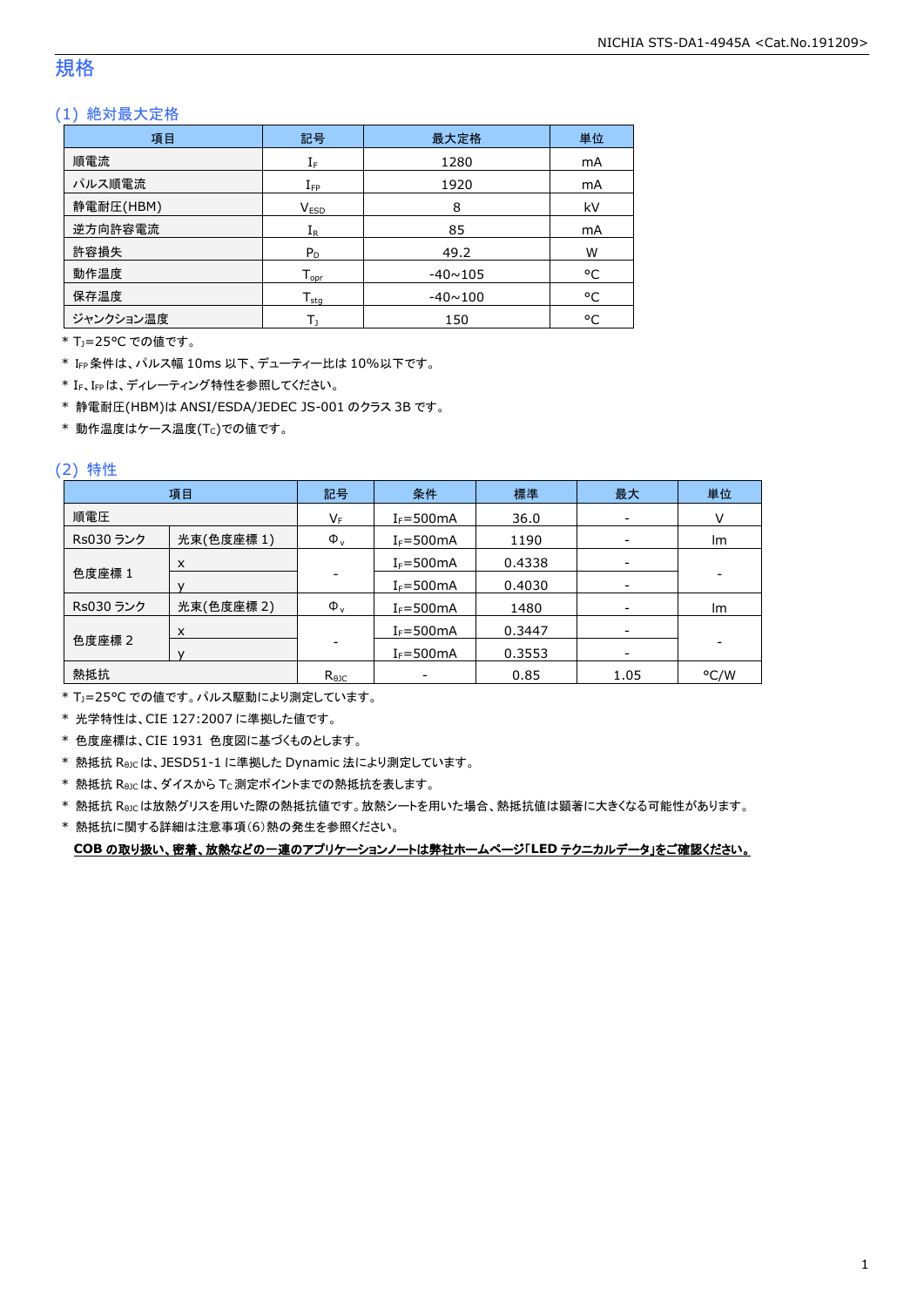## ランク分け

| 項目  | ランク                      | 条件            | 最小   | 最大   | 単位 |
|-----|--------------------------|---------------|------|------|----|
| 順電圧 | $\overline{\phantom{a}}$ | $I_F = 500mA$ | 33.3 | 38.5 | v  |
|     | Q0133                    |               | 1330 | 1630 |    |
|     | Q0129                    |               | 1290 | 1590 |    |
|     | Q0121                    |               | 1210 | 1490 |    |
| 光束  | Q0115                    | $I_F = 500mA$ | 1150 | 1410 | Im |
|     | Q0107                    |               | 1070 | 1310 |    |
|     | Q0100                    |               | 1000 | 1240 |    |
| 演色性 | $R_{a}$<br><b>Rs030</b>  | $I_F = 500mA$ |      |      |    |

色度範囲(IF=500mA)

色度座標は中央値より MacAdam 楕円 3 ステップ範囲内となります。

|            |      | ランク    | ランク    | ランク    | ランク    | ランク    | ランク    |
|------------|------|--------|--------|--------|--------|--------|--------|
|            |      | sm273  | sm303  | sm353  | sm403  | sm453  | sm503  |
| 色温度値(単位:K) | l cp | 2700   | 3000   | 3500   | 4000   | 4500   | 5000   |
|            | x    | 0.4578 | 0.4338 | 0.4073 | 0.3818 | 0.3611 | 0.3447 |
| 色度座標中央値    |      | 0.4101 | 0.4030 | 0.3917 | 0.3797 | 0.3658 | 0.3553 |

\* TJ=25°C での値です。パルス駆動により測定しています。

\* 順電圧は±0.35V の公差があります。

- \* 光束は±5%の公差があります。
- \* 色度は±0.003 の公差があります。

\* 1 注文単位に対して上記のランクを納入します。又、その納入比率は問わないものとします。

## 色度,演色性-光束ランク対応表

| 色度ランク | 演色性ランク       | 光束ランク |
|-------|--------------|-------|
| sm273 | <b>Rs030</b> | Q0100 |
| sm303 | <b>Rs030</b> | Q0107 |
| sm353 | <b>Rs030</b> | Q0115 |
| sm403 | <b>Rs030</b> | Q0121 |
| sm453 | <b>Rs030</b> | Q0129 |
| sm503 | Rs030        | 00133 |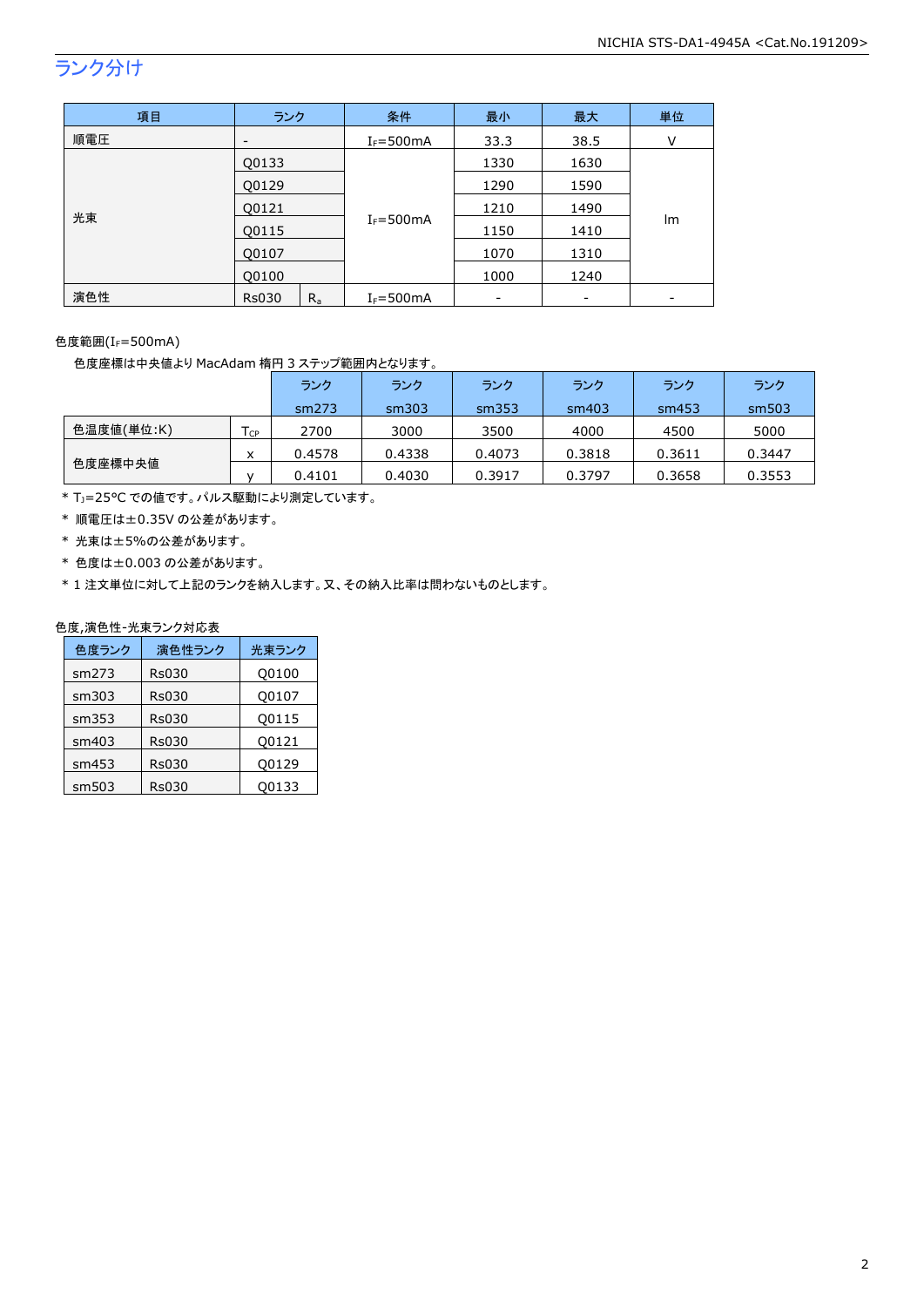色度図

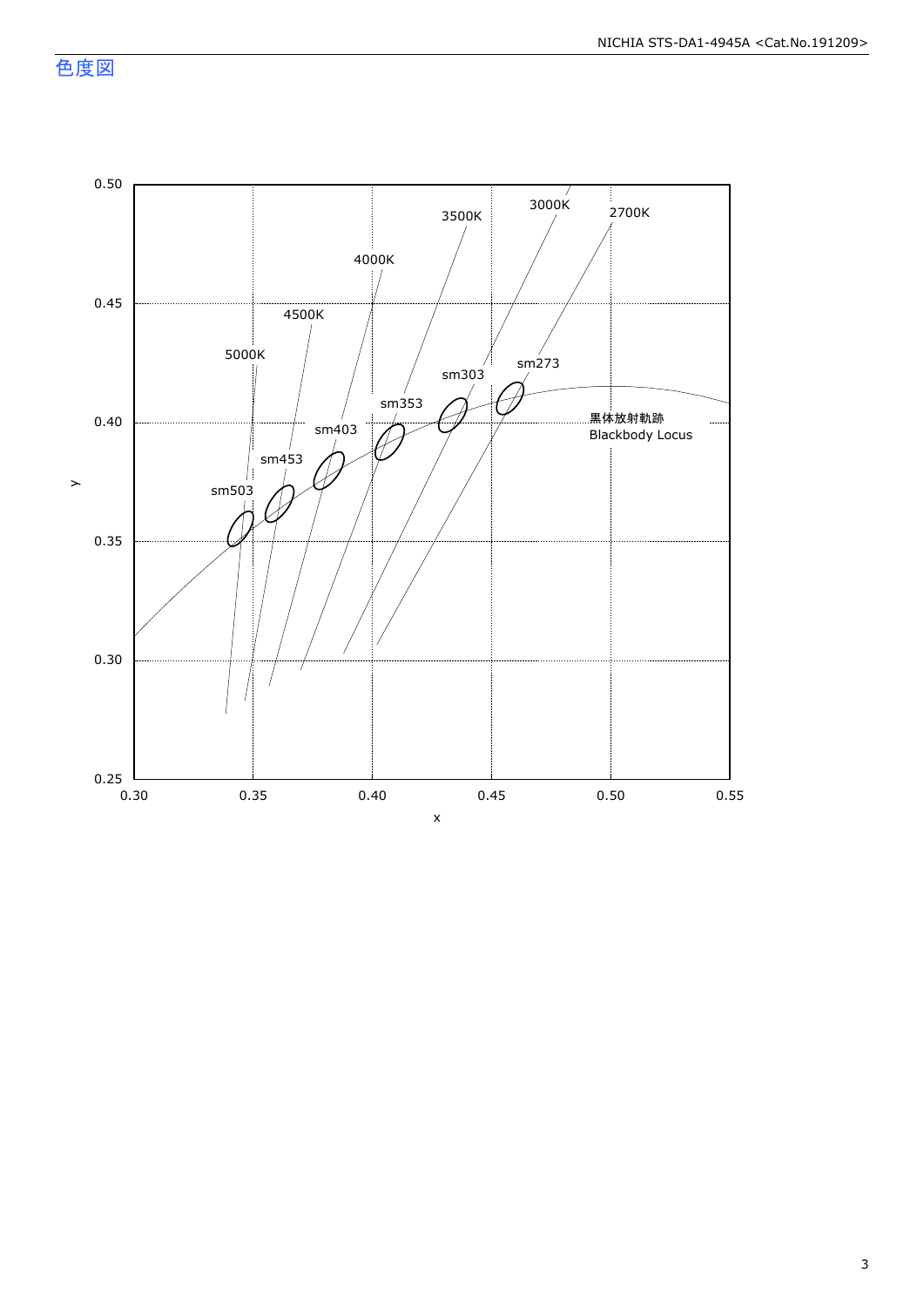## 外形寸法

(単位 Unit: mm) This product complies with RoHS Directive. \* 本製品はRoHS指令に適合しております。 (単位 Unit: mm, 公差 Tolerance: ±0.3) STS-DA7-11935A NJCWS024Z-V1 The dimension(s) in parentheses are for reference purposes. \* 括弧で囲まれた寸法は参考値です。 No. Part No.







| 項目 Item                                           | 内容 Description                                                           |
|---------------------------------------------------|--------------------------------------------------------------------------|
| パッケージ材質<br>Package Materials                      | セラミックス<br>Ceramics                                                       |
| 封止樹脂材質<br><b>Encapsulating Resin</b><br>Materials | シリコーン樹脂<br>(拡散剤+蛍光体入り)<br>Silicone Resin<br>(with diffuser and phosphor) |
| 雷極材質<br><b>Electrodes Materials</b>               | 金メッキ<br>Au-plated                                                        |
| 質量<br>Weight                                      | 0.66q(TYP)                                                               |



4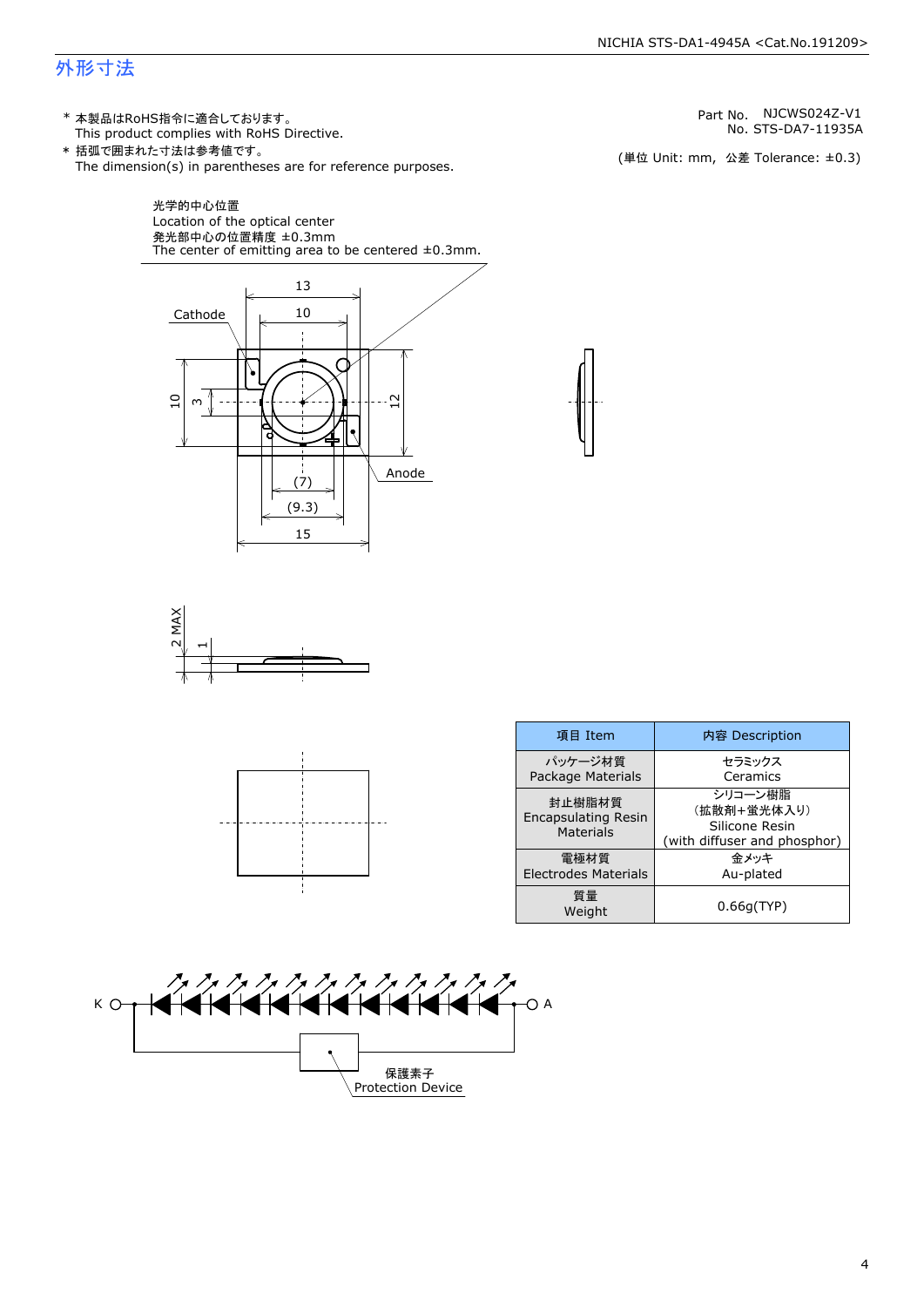## はんだ付け

#### ● 手はんだ推奨条件

| ョー | 80°C 以下  |
|----|----------|
| 45 | 秒以内<br>ר |

\* 手はんだは 1 回までとして下さい。

- \* 本製品は、封止材料及び封止樹脂枠材料にシリコーン樹脂を用いているため、上面の封止部が柔らかく、力が加わると傷、欠け、剥がれ、製品の変形、 断線や信頼性に影響を及ぼす恐れがあります。封止部及び封止樹脂枠に圧力を加えないで下さい。
- \* 基本的にはんだの取り付け後の修正は行わないで下さい。やむをえず修正する場合は、事前に修正による特性の劣化のなきことを確認の上行って下さ い。
- \* はんだ付け時、加熱された状態で LED にストレスを加えないで下さい。
- \* 実装機を使用する場合は、本製品にあった吸着ノズルを選定下さい。発光面サイズより小径のノズルを使用しますと発光面を傷つけると共に LED が不灯 に至る可能性があります。
- \* フラックスを使用する場合はノンハロゲンタイプを推奨します。また LED に直接フラックスがかかるような工程設計は行わないで下さい。
- \* 端子電極にリード線をはんだ付けする際及びはんだ付け後は、リード線にテンションを加えないようにしてください。端子電極の破壊もしくは端子電極の密 着強度が低下する恐れがあります。
- \* 端子電極にリード線のはんだ付けを行う場合は、使用はんだやリード被覆線の種類によってその含有成分により、端子電極の密着強度が低下する場合 がありますので、事前に実際に使用する部材にてご確認をお願いします。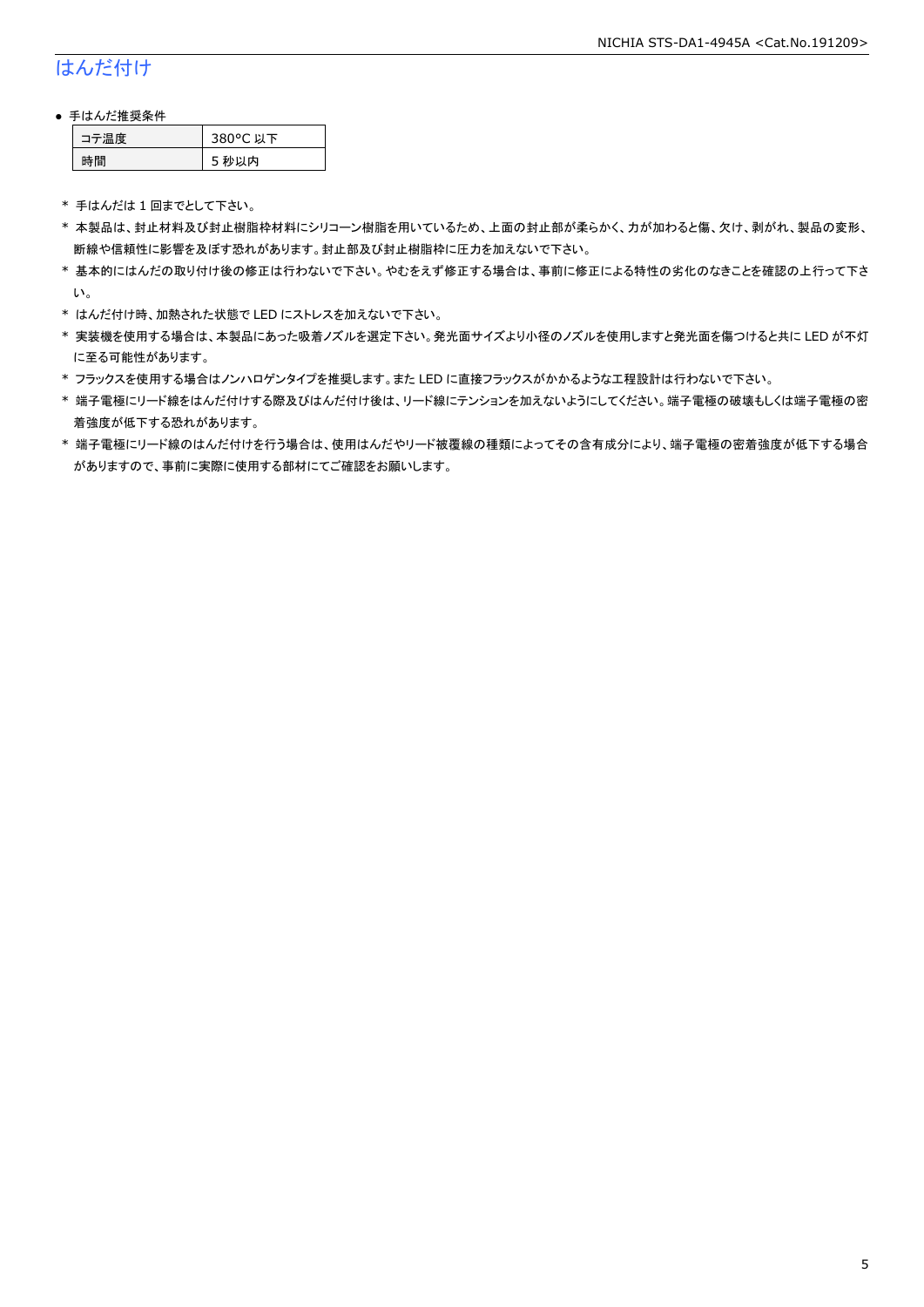## 梱包用トレイ

\* 数量は1トレイにつき 80個入りです。<br>Tray Size: 80pcs

\* 数量は1トレイにつき 80個入りです。<br>Tray Size: 80pcs<br>\* 寸法は参考です。<br>All dimensions shown are for reference only and are not guaranteed. \* づ法は参考です。 (単位 Unit: mm)

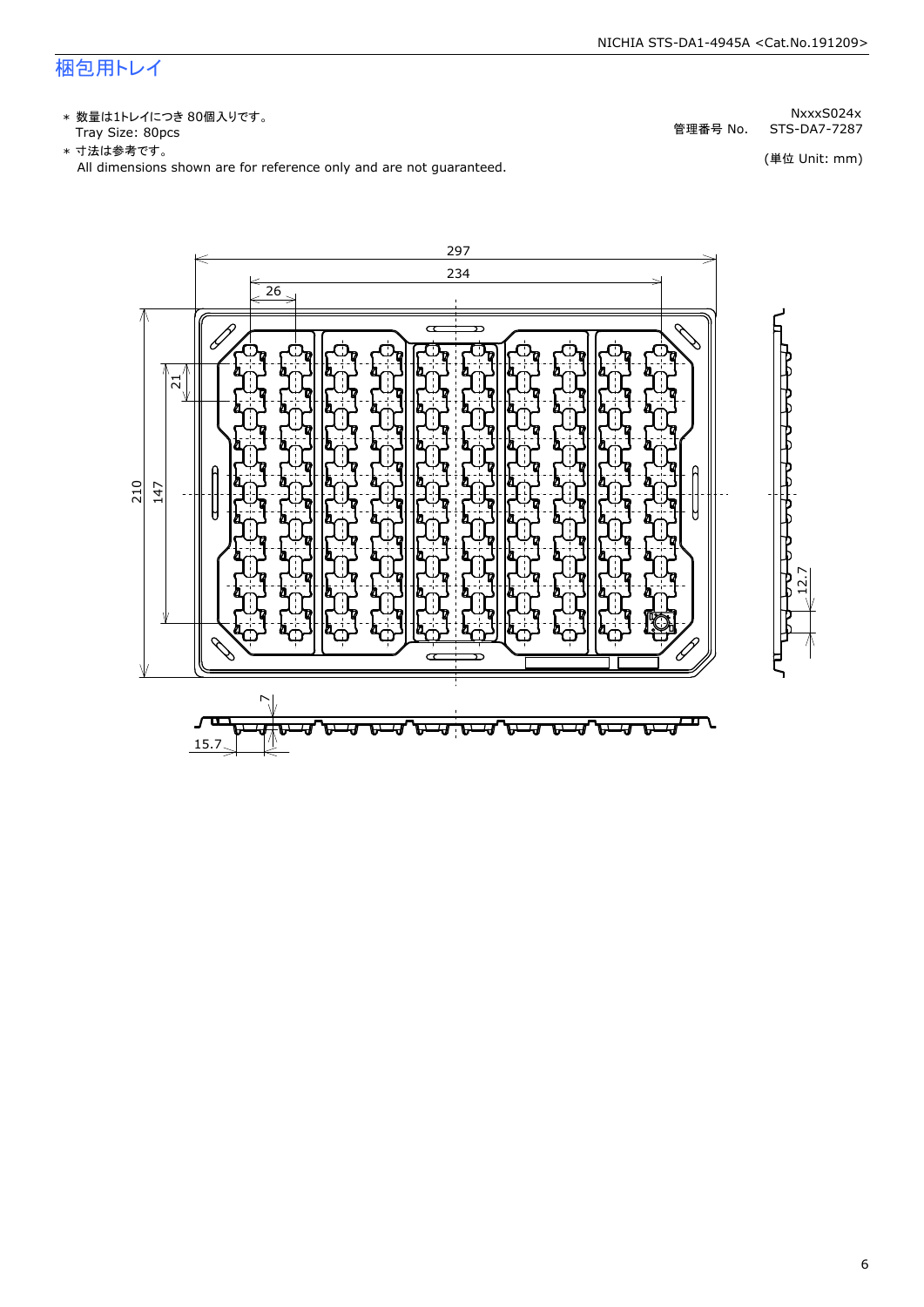## 梱包仕様

Trays are shipped with desiccants in heat-sealed moisture-proof bags. シリカゲルとともにトレイをアルミ防湿袋に入れ、熱シールにより封をします。

Moisture-proof bag Seal Desiccants Tray 熱シール ンリカゲル アルミ防湿袋

Part No. Nxxxxxxx<br>No. STS-DA7-5106D



Moisture-proof bags are packed in cardboard boxes with corrugated partitions. アルミ防湿袋を並べて入れ、ダンボールで仕切ります。





- \* \*\*\*\*\*\*\* is the customer part number.<br>If not provided, it will not be indicated on the label.<br>客先型名が設定されていない場合は空白です。
- For details, see "LOT NUMBERING CODE"<br>in this document.<br>ロット表記方法についてはロット番号の項を<br>参照して下さい。
- \* Products shipped on trays are packed in a moisture-proof bag.<br>They are shipped in cardboard boxes to protect them from external forces during transportation.<br>本製品はトレイに入れたのち、輸送の衝撃から保護するためダンボールで梱包します。<br>\* Do not drop or exp 本製品はトレイに入れたのち、輸送の衝撃から保護するためダンボールで梱包します。
- Do not drop or expose the box to external forces as it may damage the products. \*
- 取り扱いに際して、落下させたり、強い衝撃を与えたりしますと、製品を損傷させる原因になりますので注意して下さい。 Do not expose to water. The box is not water-resistant. \*
- ダンボールには防水加工がされておりませんので、梱包箱が水に濡れないよう注意して下さい。 \*
- 輸送、運搬に際して弊社よりの梱包状態あるいは同等の梱包を行って下さい。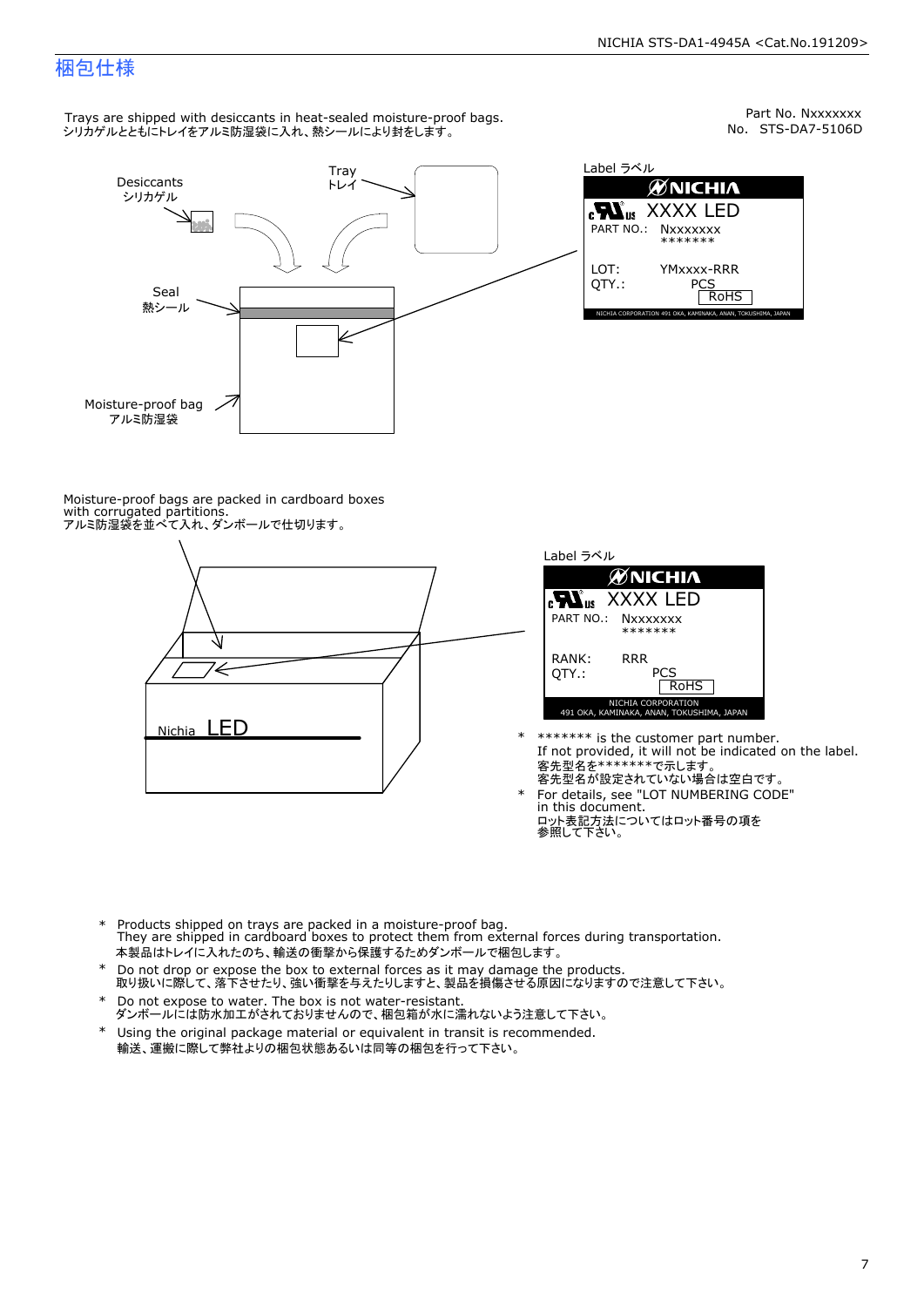## ロット番号

ロット番号は以下のように英数字で表記します。

- YMxxxx RRR
- Y 製造年

| 年    |   |  |  |  |
|------|---|--|--|--|
| 2018 | I |  |  |  |
| 2019 |   |  |  |  |
| 2020 | Κ |  |  |  |
| 2021 |   |  |  |  |
| 2022 | М |  |  |  |
| 2023 | N |  |  |  |

#### M - 製造月

| 月 | м | 月  | М |
|---|---|----|---|
|   |   |    |   |
|   |   | 8  | 8 |
|   |   | 9  | q |
|   |   | 10 | A |
|   |   |    | F |
| 6 | F | 12 |   |

xxxx-当社管理番号

RRR-色度ランク、光束ランク、演色性ランク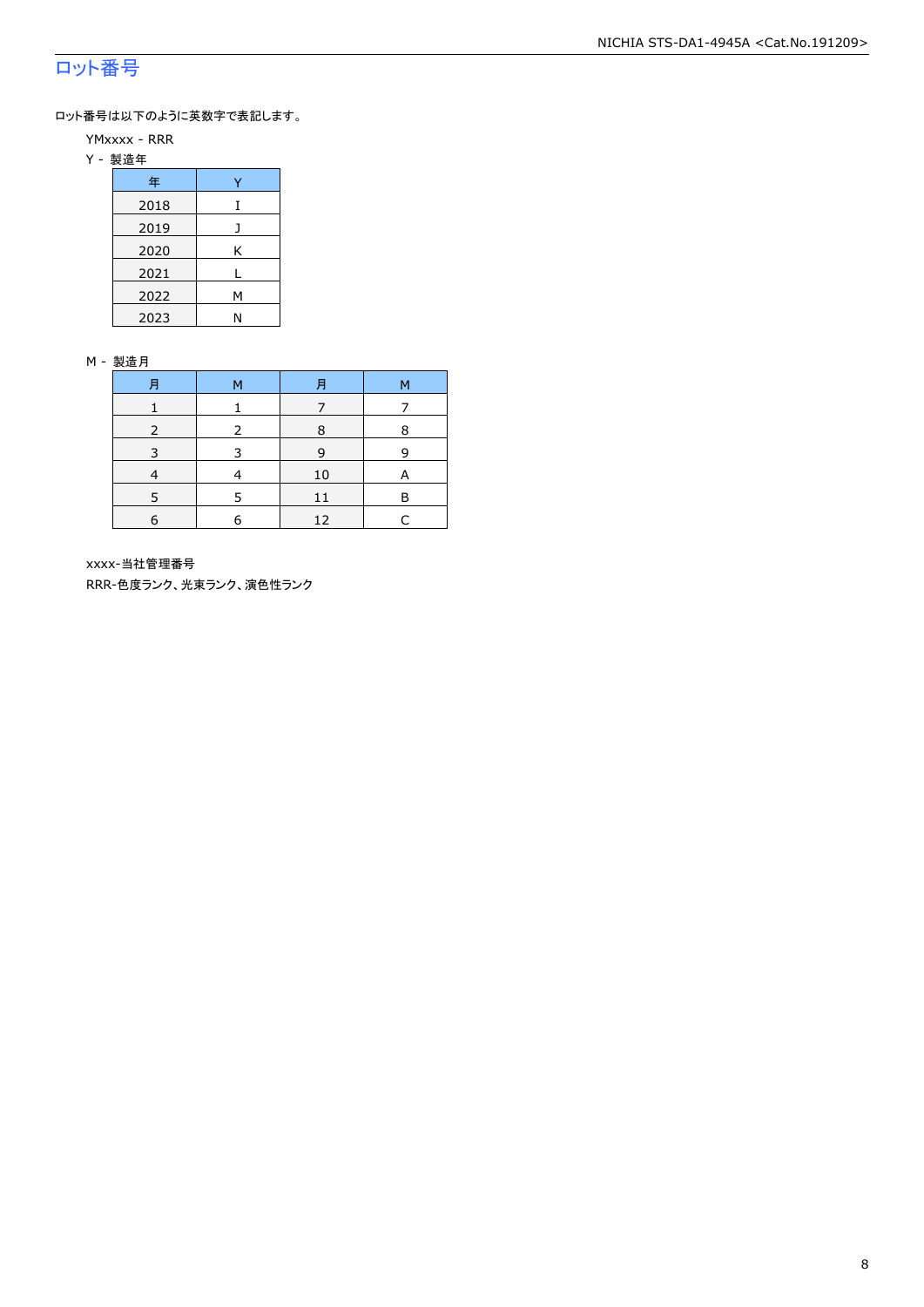ディレーティング特性

NJCWS024Z-V1 管理番号 No. STS-DA7-11936A

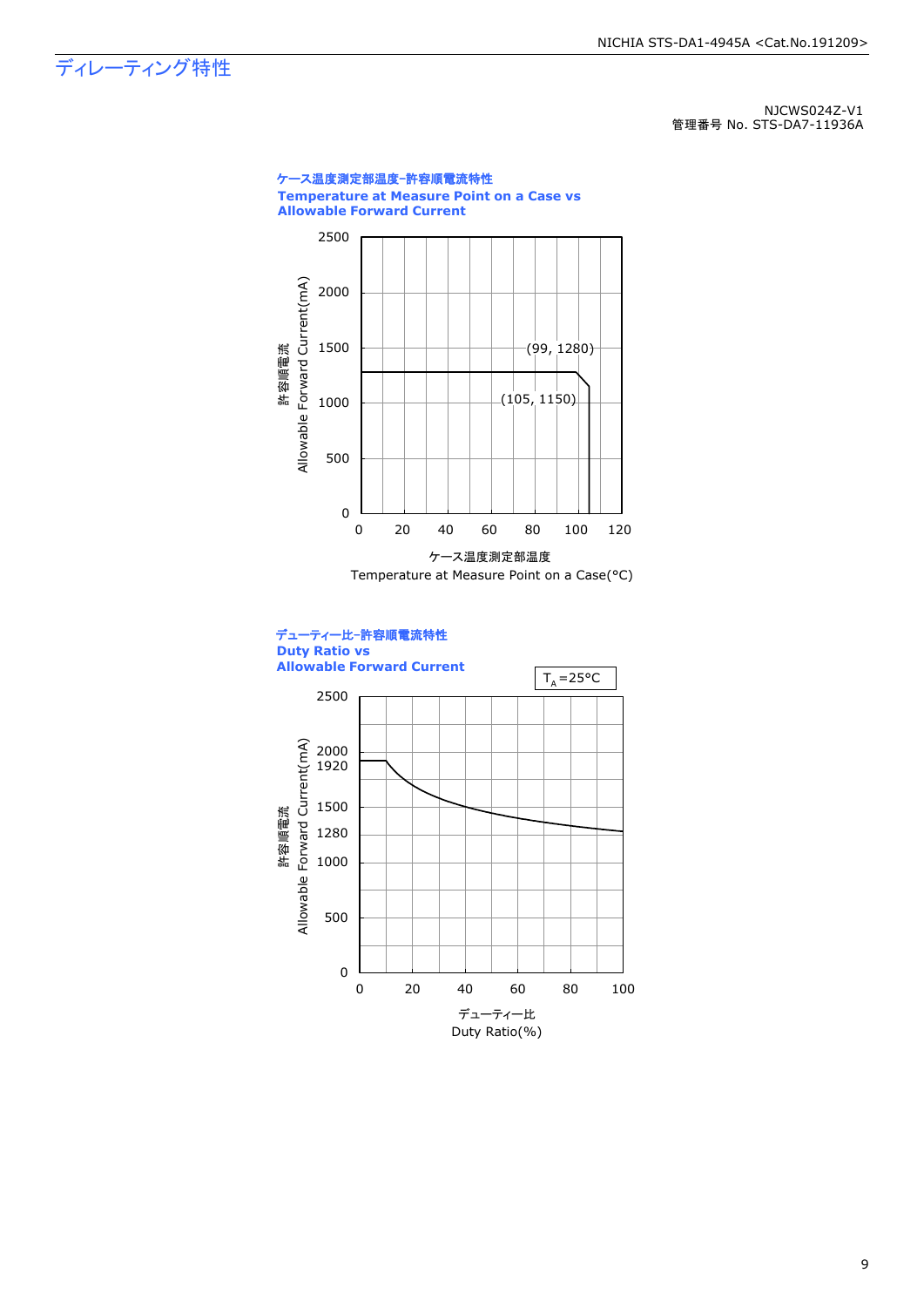#### NICHIA STS-DA1-4945A <Cat.No.191209>

## 光学特性

## \* 本特性は参考です。

All characteristics shown are for reference only and are not guaranteed.

NJCWS024Z-V1 管理番号 No. STS-DA7-12375

 $\;\ast\;$  パルス駆動により測定しています。<br>The following graphs show the characteristics measured in pulse mode.



指向特性 **Directivity** 



\* 本特性はRs030仕様に対応しています。

The graphs above show the characteristics for Rs030 LEDs of this product.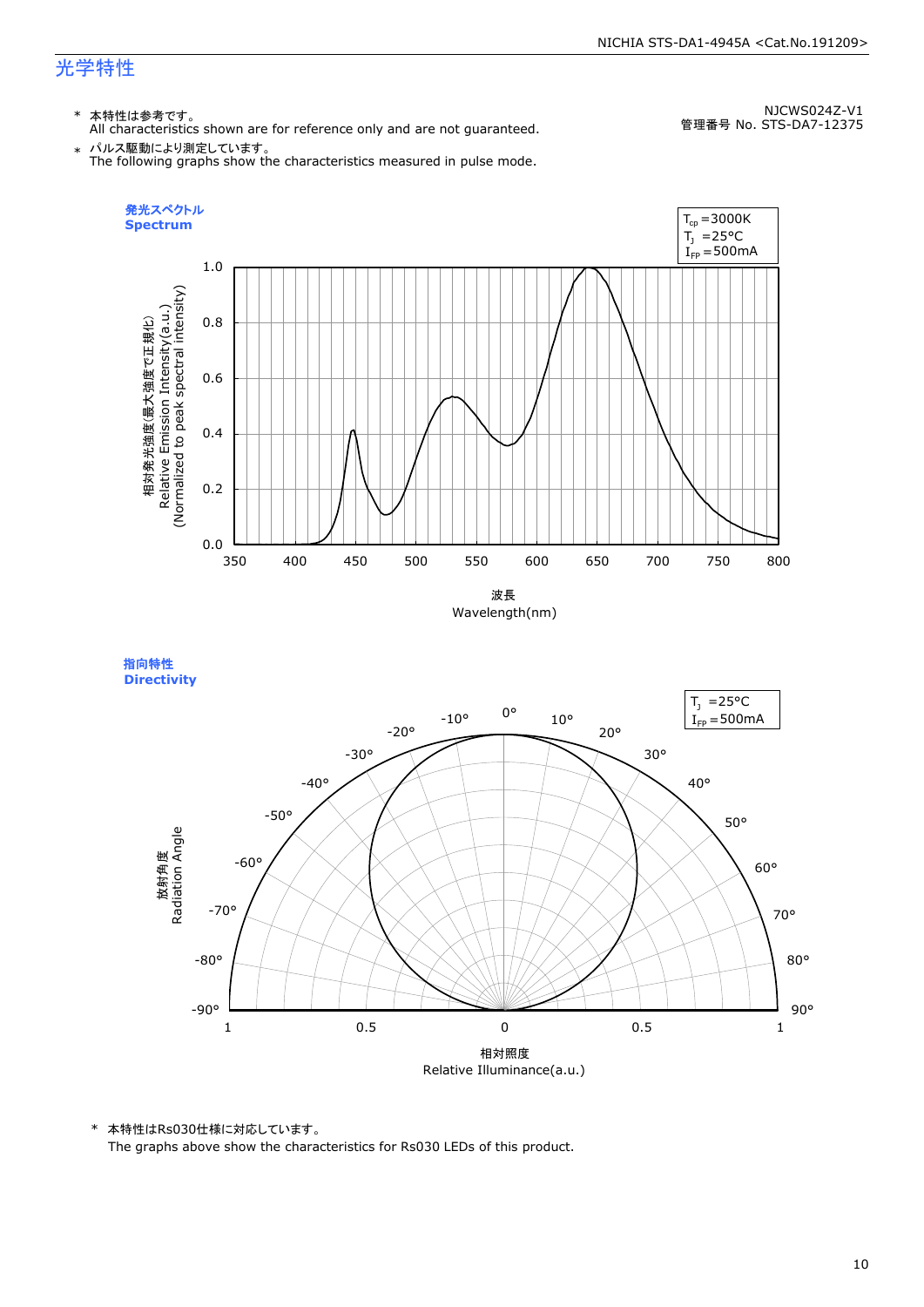#### NICHIA STS-DA1-4945A <Cat.No.191209>

## 光学特性

## \* 本特性は参考です。

All characteristics shown are for reference only and are not guaranteed.

NJCWS024Z-V1 管理番号 No. STS-DA7-12376

 $\;\ast\;$  パルス駆動により測定しています。<br>The following graphs show the characteristics measured in pulse mode.



指向特性 **Directivity** 



\* 本特性はRs030仕様に対応しています。

The graphs above show the characteristics for Rs030 LEDs of this product.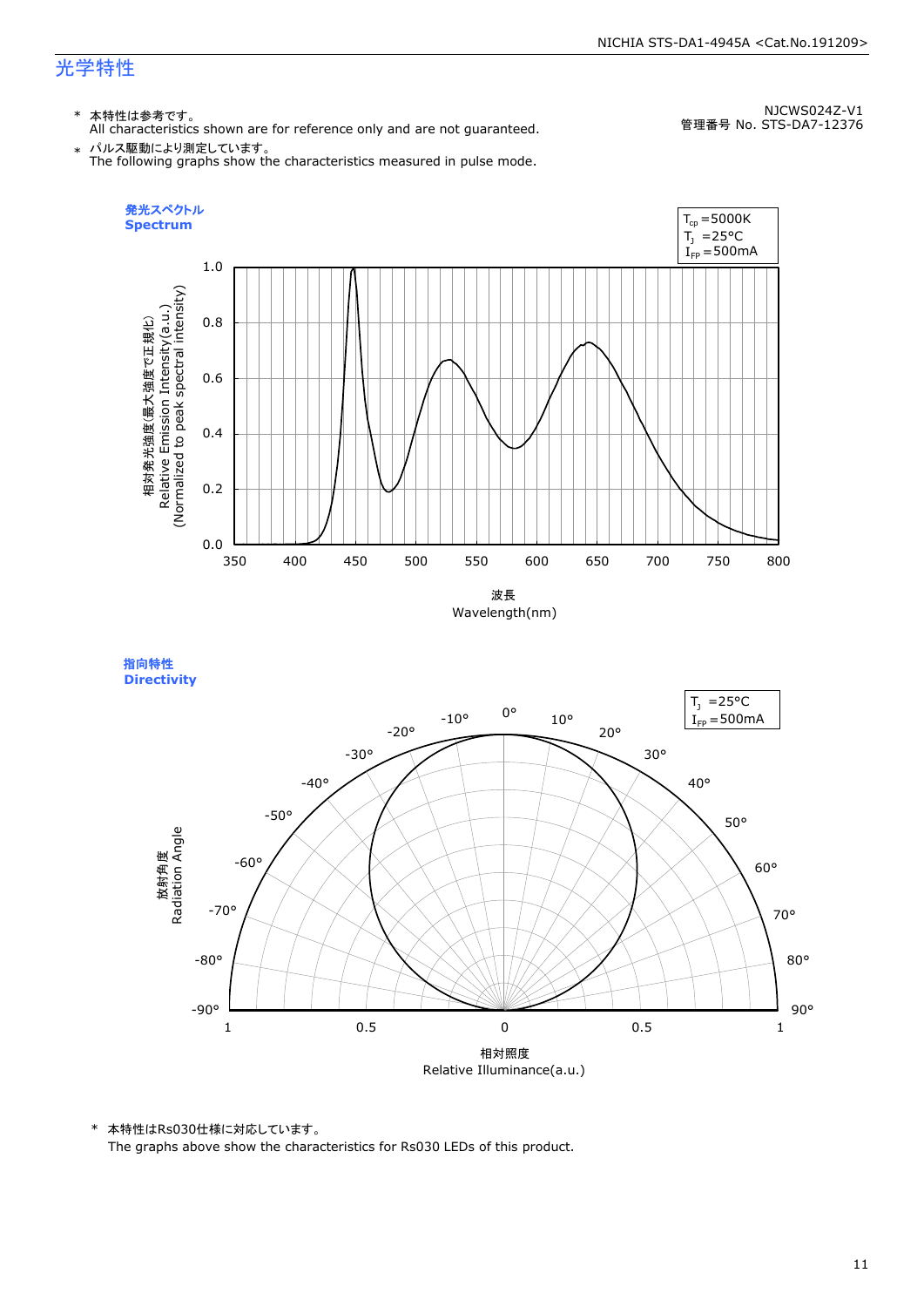\* 本特性は参考です。

All characteristics shown are for reference only and are not guaranteed.

NJCWS024Z-V1 管理番号 No. STS-DA7-12377

NICHIA STS-DA1-4945A <Cat.No.191209>

\* パルス駆動により測定しています。 The following graphs show the characteristics measured in pulse mode.



25 30 35 40 45 -60 -30 0 30 60 90 120 150 180 **Forward Voltage** 順電圧<br>Forward Voltage(V) Forward Voltage(V) ジャンクション温度 Junction Temperature(°C)  $I_{FP}=500mA$ 

順電流-相対光束特性 **Forward Current vs Relative Luminous Flux** ジャンクション温度-相対光束特性 **Junction Temperature vs Relative Luminous Flux**



\* 本特性は色度ランクsm27x、sm30x、sm35x、sm40x、sm45x(ランク座標範囲内の特別ランクを含む)、Rs030仕様に対応しています。 The graphs above show the characteristics for sm27x, sm30x, sm35x, sm40x, sm45x, Rs030 LEDs, including sub-bins, of this product.

ジャンクション温度-順電圧特性 **Junction Temperature vs**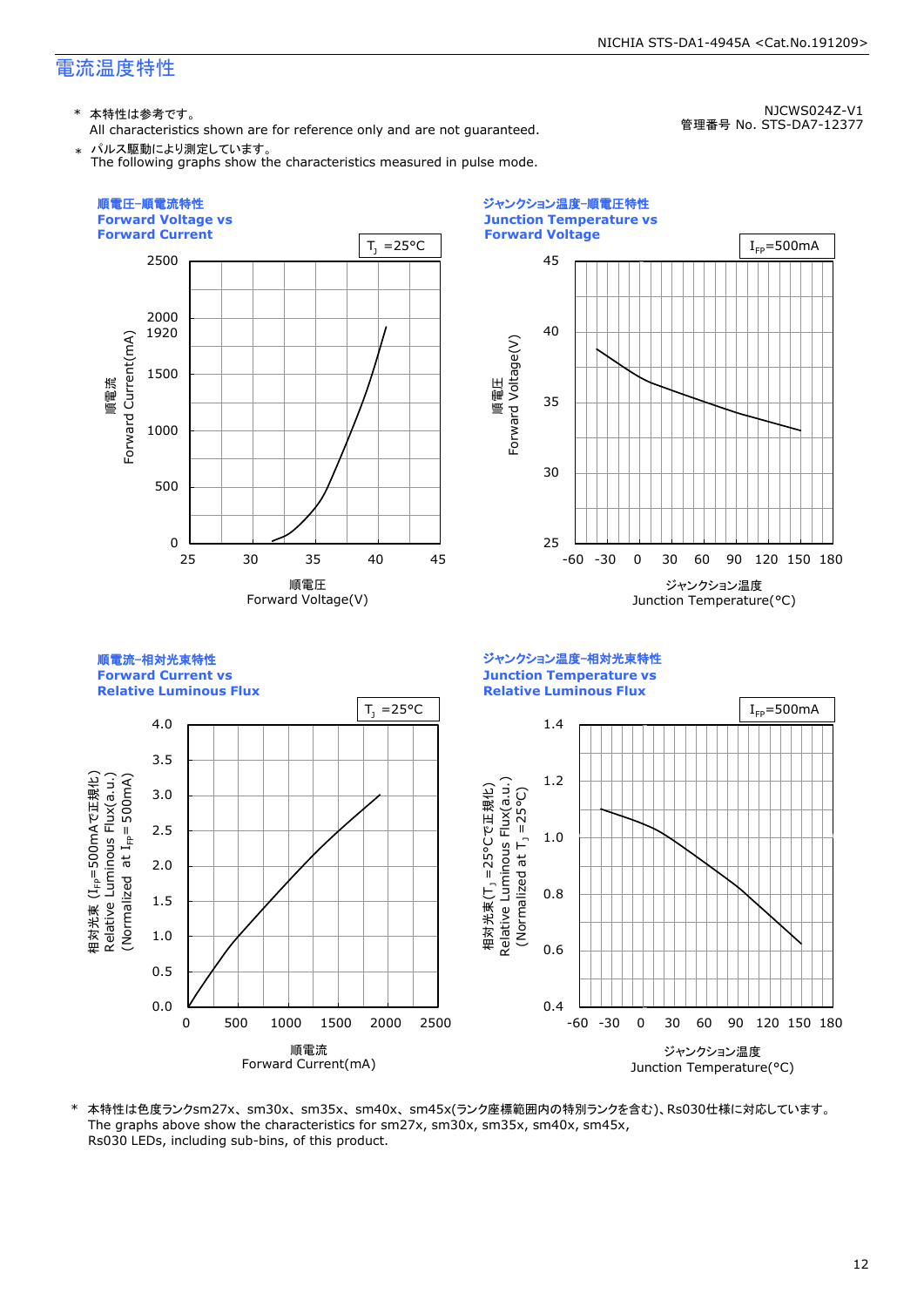\* 本特性は参考です。

All characteristics shown are for reference only and are not guaranteed.

NJCWS024Z-V1 管理番号 No. STS-DA7-12378

\* パルス駆動により測定しています。 The following graphs show the characteristics measured in pulse mode.

0 500 1000 1500 2000 2500 25 30 35 40 45 1920 順電流<br>-orward Current(mA) Forward Current(mA) 順電圧-順電流特性 **Forward Voltage vs Forward Current** 順電圧 Forward Voltage(V)  $T_1 = 25$ °C



順電流-相対光束特性 **Forward Current vs Relative Luminous Flux** ジャンクション温度-相対光束特性 **Junction Temperature vs Relative Luminous Flux**

ジャンクション温度-順電圧特性



\* 本特性は色度ランクsm50x(ランク座標範囲内の特別ランクを含む)、Rs030仕様に対応しています。 The graphs above show the characteristics for sm50x, Rs030 LEDs, including sub-bins, of this product.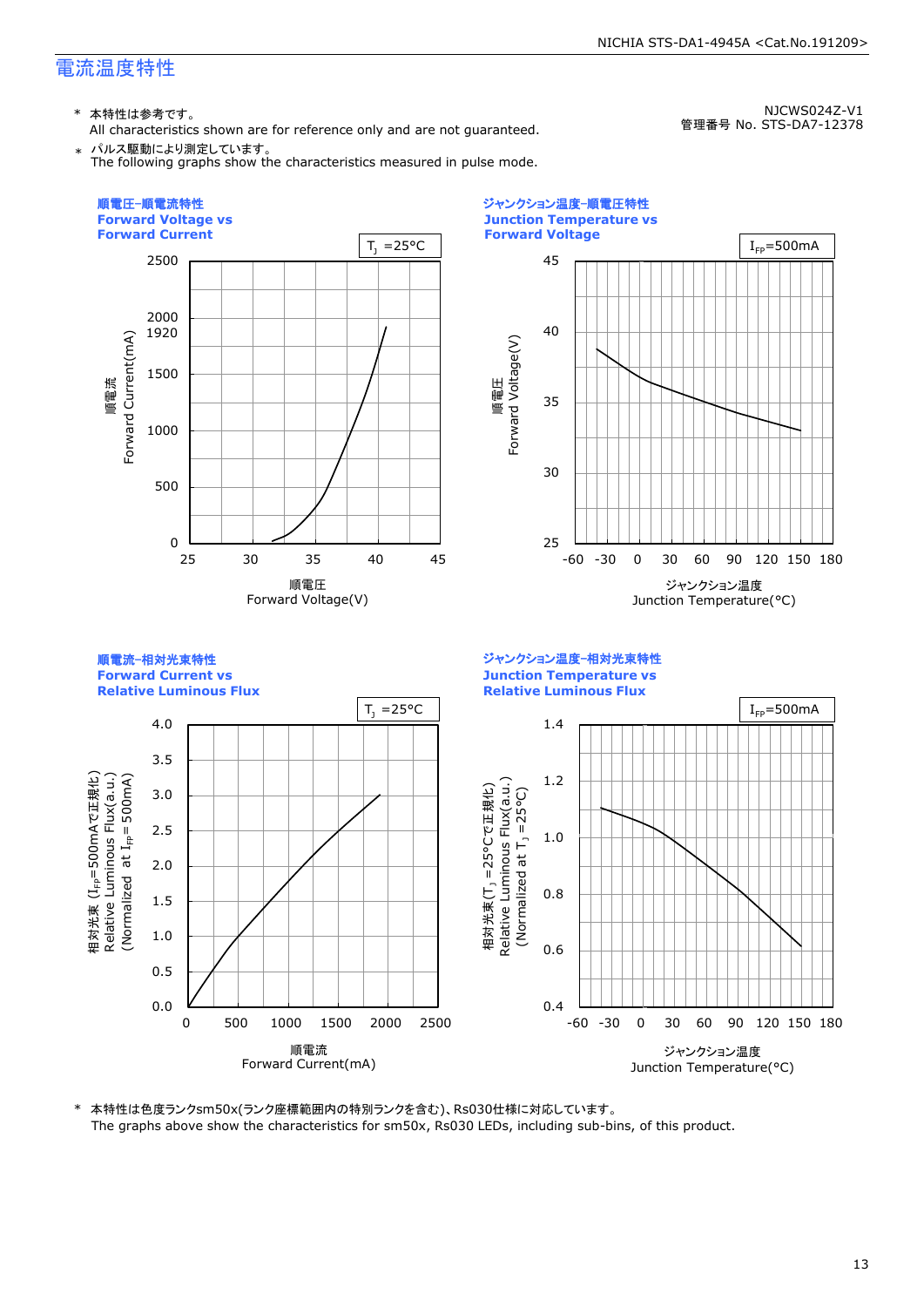- \* All characteristics shown are for reference only and are not guaranteed. 本特性は参考です。
- \* Ine following graphs show th<br>、パルス駆動により測定しています。 The following graphs show the characteristics measured in pulse mode.

Part No. NJCWS024Z-V1 No. STS-DA7-12379A





\* The graphs above show the characteristics for Rs030 LEDs of this product. 本特性は演色性ランクRs030に対応しています。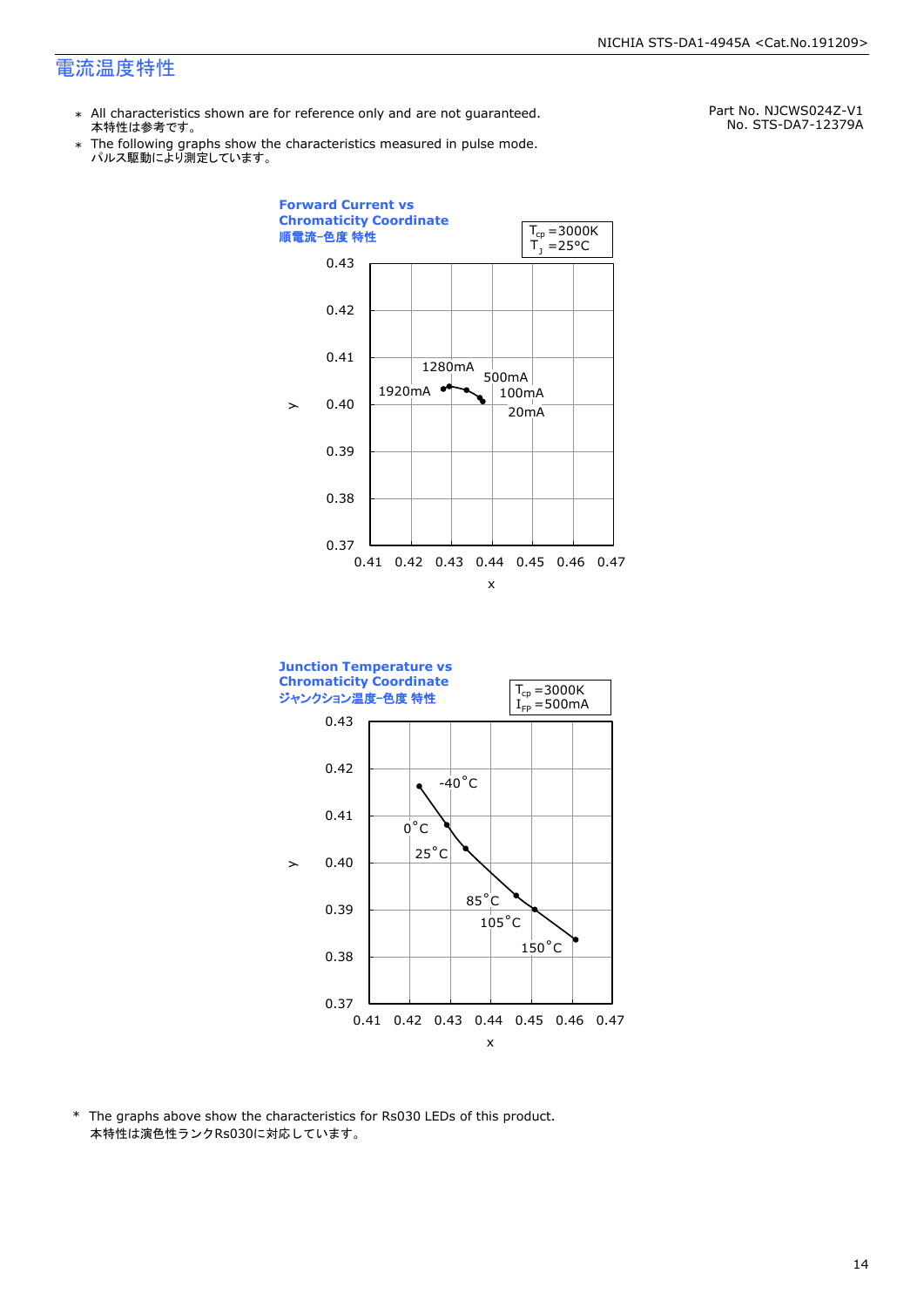- \* All characteristics shown are for reference only and are not guaranteed. 本特性は参考です。
- \* Ine following graphs show th<br>、パルス駆動により測定しています。 The following graphs show the characteristics measured in pulse mode.

Part No. NJCWS024Z-V1 No. STS-DA7-12380A





\* The graphs above show the characteristics for Rs030 LEDs of this product. 本特性は演色性ランクRs030に対応しています。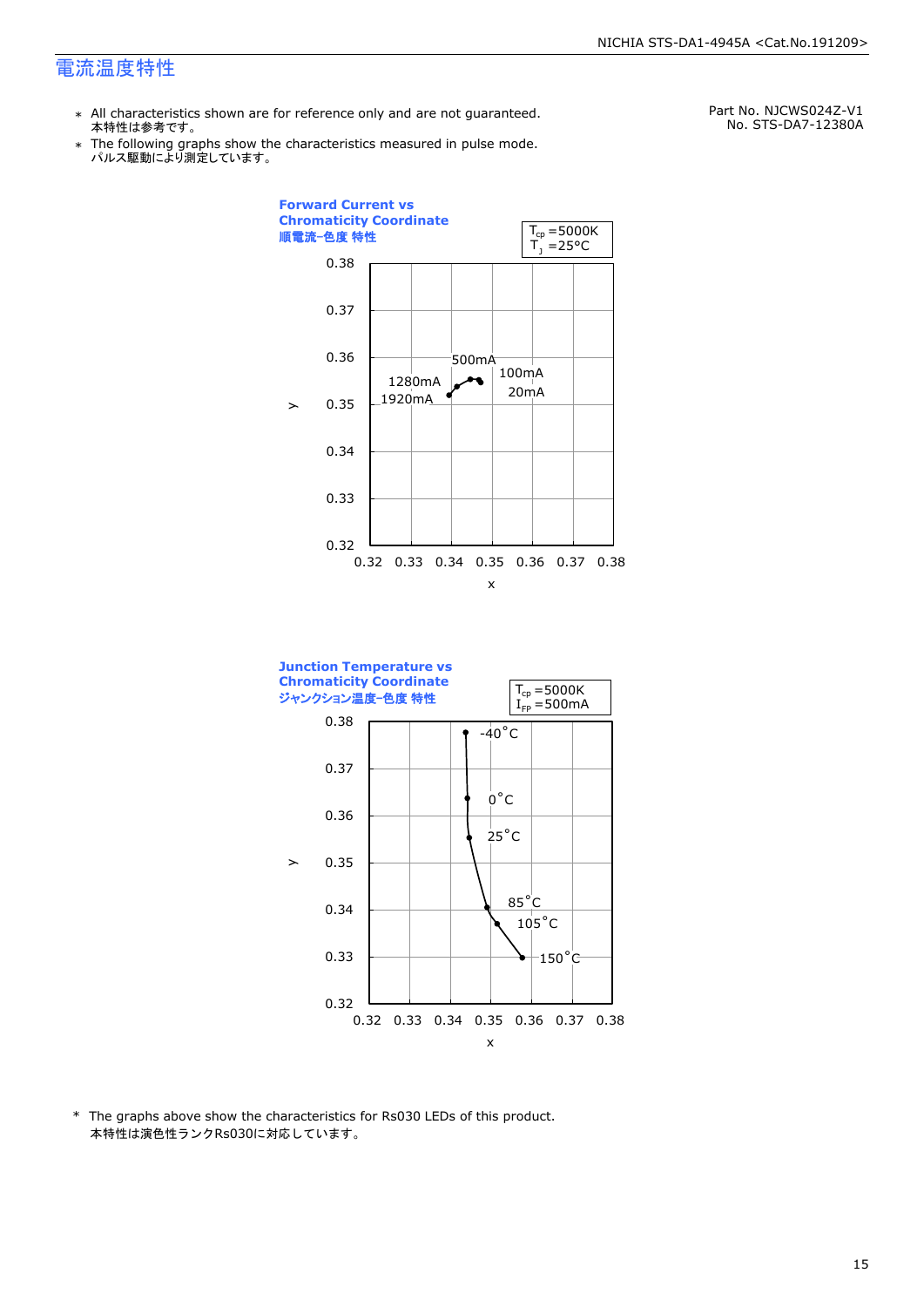## 信頼性

## (1) 試験項目と試験結果

| 試験項目    | 参照規格                            | 試験条件                                         | 試験時間     | 故障判定<br>基準 No. | 故障数/試験数 |
|---------|---------------------------------|----------------------------------------------|----------|----------------|---------|
| 熱衝撃(気相) |                                 | -40°C(15 分)~100°C(15 分)                      | 100 サイクル | #1             | 0/10    |
| 高温保存    | <b>JEITA ED-4701</b><br>200 201 | $T_A = 100^{\circ}C$                         | 1000 時間  | #1             | 0/10    |
| 高温高湿保存  | <b>JEITA ED-4701</b><br>100 103 | $T_A = 60^{\circ}$ C, RH = 90%               | 1000 時間  | #1             | 0/10    |
| 低温保存    | JEITA ED-4701<br>200 202        | $T_{\text{A}} = -40^{\circ}C$                | 1000 時間  | #1             | 0/10    |
| 高温連続動作  |                                 | $T_c = 99^{\circ}C$ , I <sub>F</sub> =1280mA | 1000 時間  | #1             | 0/10    |
| 静電破壊    | ANSI/ESDA/<br>JEDEC JS-001      | HBM, 8kV, 1.5kΩ, 100pF, 順逆 1回                |          | #1             | 0/10    |

注記:

測定は LED が常温に戻ってから行います。

## (2) 故障判定基準

| 基準 No. | 項目      | 条件                    | 判定基準     |
|--------|---------|-----------------------|----------|
|        | 順電圧(VF) | [ <sub>F</sub> =500mA | ·初期値×1.1 |
| #1     | 光束(Ф.)  | $I_F = 500mA$         | :初期値×0.7 |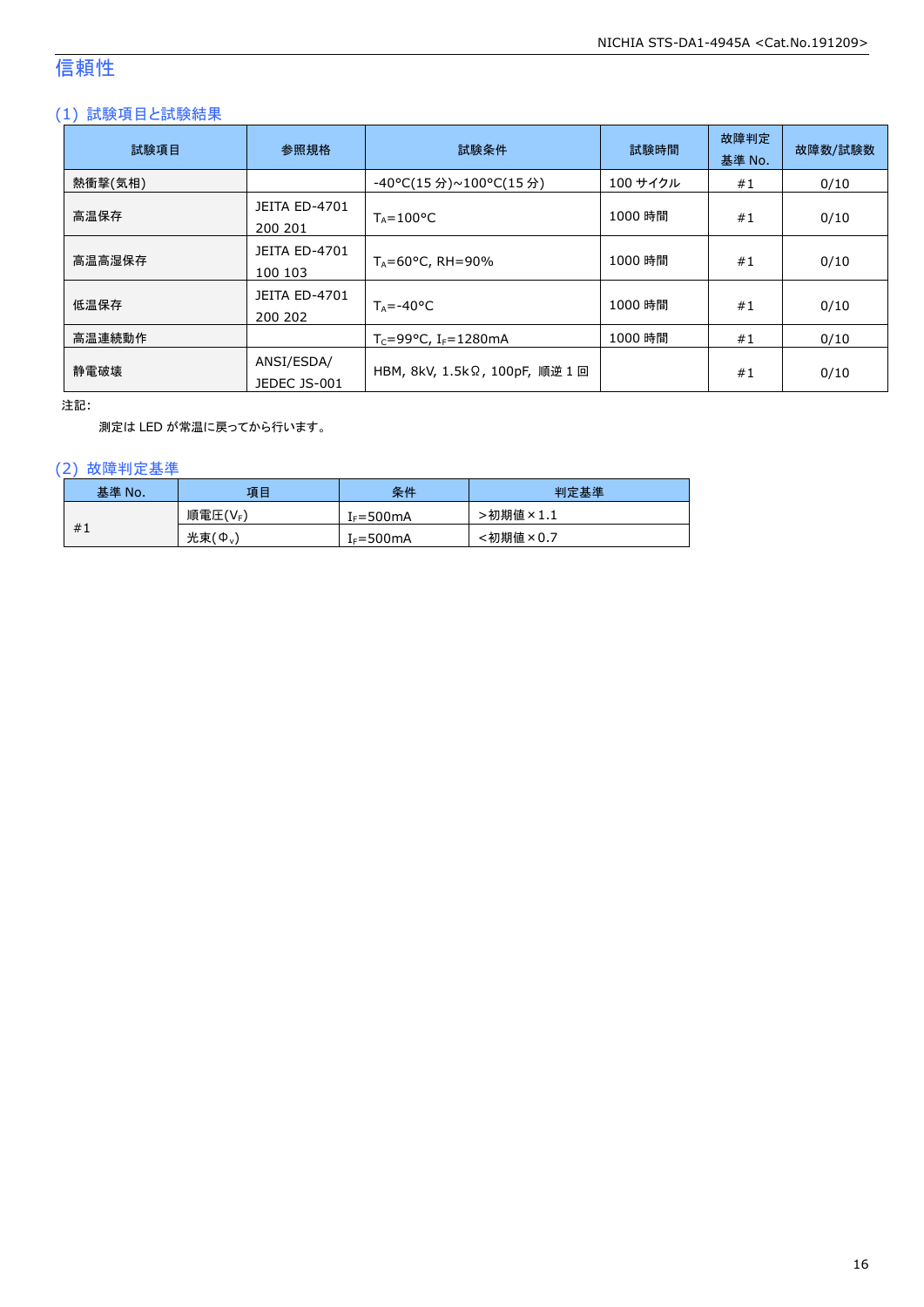## 注意事項

#### (1) 保管

| 条件 |           | 温度      | 湿度       | 期間        |
|----|-----------|---------|----------|-----------|
|    | アルミ防湿袋開封前 | 30°C 以下 | 90%RH 以下 | 納入日より1年以内 |
| 保管 | アルミ防湿袋開封後 | 30°C 以下 | 70%RH 以下 | 168 時間以内  |

- アルミ防湿袋を開封後は上記の条件を越えないようにはんだ付けを完了下さい。万一未使用の LED が残った場合は、シリカゲル入り密閉容器等で保管 下さい。なお当社防湿袋に戻し、再封印することを推奨します。
- 電極部分は、金メッキが施されております。腐食性ガス等を含む雰囲気にさらされますと、メッキ表面が変質し、問題が生じる事があります。保管時は密閉 容器等で保管して下さい。なお当社防湿袋に戻し、再封印することを推奨します。
- 実機に使用する部材(パッキン、接着剤など)については、メッキ表面への影響を考慮して、硫黄成分を含有しているものの使用を避けて下さい。メッキの 表面異常は、導通・接続不良に繋がる可能性があります。また、パッキンを使用する場合は、シリコーンゴム材質のものを推奨します。その際、低分子量 のシロキサンによる機器の接点不良に注意して下さい。
- 急激な温度変化のある場所では、結露が起こりますので温度変化の少ない場所に保管して下さい。
- 埃の多い環境での保管は避けて下さい。
- 直射日光や室温を超えるような環境に長期間さらさないで下さい。

## (2) 使用方法

● LED 毎に絶対最大定格を超えないように回路設計を行って下さい。LED 毎に定電流駆動することを推奨致します。また定電圧駆動する場合は、(A)の回 路は LED の順電圧の影響により LED に流れる電流がばらつく可能性がありますので、(B)の回路を推奨します。



- 本製品は、順方向電流駆動でご使用下さい。また、非点灯時には順逆とも電圧がかからないように配慮下さい。特に逆電圧が連続的に加わる状態は、マ イグレーションを発生させる可能性があり、素子にダメージを与える場合がありますので避けて下さい。長時間使用しない場合は、安全のために必ず主電 源スイッチを切って下さい。
- 電流により色度が変化するため、調光する場合はパルス駆動によるデューティ制御を推奨します。
- 本製品は LED の諸特性が安定する定格電流の 10%以上でご使用されることを推奨します。
- 雷サージなどの過電圧が LED に加わらないようにして下さい。
- 屋外で使用される場合は、十分な防水対策、湿度対策、塩害対策を施してご使用下さい。

### (3) 取り扱い上の注意

- 素手で本製品を取り扱わないで下さい。表面が汚れ、光学特性に影響を及ぼすことがあります。また場合によっては、製品の変形や断線が起こり、不灯 の原因になることがあります。
- ピンセットで本製品を取り扱う場合は、製品へ過度な圧力を掛けないようにして下さい。樹脂部の傷、欠け、剥がれ、製品の変形や断線が起こり、不灯の 原因となります。
- 本製品を落下させてしまった場合には、製品の変形などが発生することがありますのでご注意下さい。
- 本製品は積み重ねしないで下さい。製品を重ねると樹脂部に衝撃を与え、樹脂部の傷、欠け、剥がれ、変形・断線、LED 剥がれが発生し、不灯の原因に なります。

### (4) 設計上の注意

- LED 周辺で使用する部材(筐体、パッキン、接着剤、2 次レンズ、レンズカバーなど)から放出された揮発性有機化合物は、LED のレンズや封止樹脂を透 過する可能性があります。特に密閉状態では、これらの揮発性有機化合物が熱や光子エネルギーにさらされると変色が起こり LED の光出力が大幅に低 下したり、色ずれが発生する可能性があります。また、空気の循環をよくすることで、光出力の低下や色ズレが改善されることがあります。密閉状態でご使 用される場合は、実機点灯試験による光学評価で異常なきことの確認をお願いします。
- 本製品は、カが加わるとセラミックス基板の割れが発生する恐れがあります。本製品を筐体に固定する場合、専用ホルダを用いることを推奨します。
- 製品と筐体間の接続には放熱グリスを用いることを推奨します。製品・筐体のみの固定では、放熱性が低下することがあります。また放熱シートを用いた 場合、熱抵抗値は顕著に大きくなる可能性があります。

#### **COB** の取り扱い、密着、放熱などの一連のアプリケーションノートは弊社ホームページ「**LED** テクニカルデータ」をご確認ください。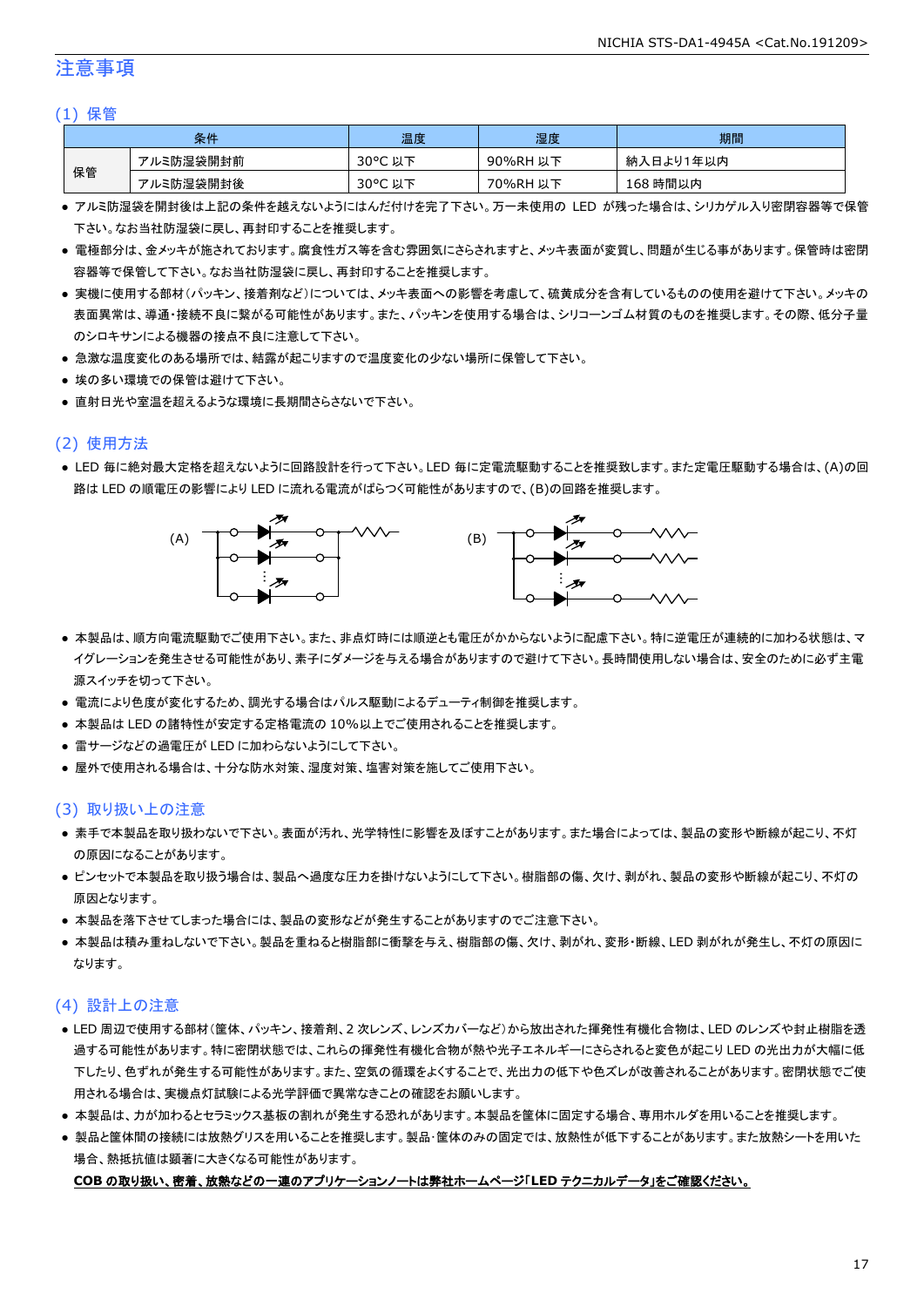#### (5) 静電気に対する取り扱い

● 本製品は静電気やサージ電圧に敏感で、素子の損傷や信頼性低下を起こすことがあります。取り扱いに際しては、以下の例を参考に静電気対策を十分 行って下さい。

 リストストラップ、導電性衣類、導電靴、導電性床材等による電荷の除去 作業区域内の装置、治具等の接地による電荷の除去 導電性材料による作業台、保管棚等の設置

- 使用機器(はんだコテなど)、治具、装置類や作業区域内は適切に接地をして下さい。また、実装される機器等についてもサージ対策の実施を推奨しま す。
- 治具、装置類にガラスやプラスチックなどの絶縁体を使用される場合は以下の例を参考に対策を十分行って下さい。

 導電性材料による導電化 加湿による帯電防止 除電器(イオナイザ)による電荷の中和

#### (6) 熱の発生

● 本製品をご使用の際は、効率的に素子の熱を下げる対策を施し、最大ジャンクション温度(T」)を超えることがないよう配慮下さい。熱飽和時のジャンクショ ン温度(T」)を推定する方法として、次の式で算出することが可能です。

 $T_J = T_C + R_{\theta JC} \cdot W$ 

\*T<sub>1</sub>=ジャンクション温度: °C

Tc=ケース温度: °C

R<sub>0JC</sub>=ダイスから T<sub>C</sub> 測定ポイントまでの熱抵抗: °C/W

W=投入電力(I<sub>F</sub>×V<sub>F</sub>): W



● 密着させる材料や筐体の材料特性および表面状態により Reicが変化することがあります。以下の内容についてもご注意頂けますようお願い致します。 本製品を搭載する筐体もしくはヒートシンクの間は熱抵抗の低い放熱材で密着させて下さい。

本製品を搭載するヒートシンクの面は穴や凹凸がなく、平たんにして密着させて下さい。

ホルダーや放熱材を使用する場合は、放熱が維持できる状態として下さい。

 熱による経年劣化、つまり寸法変化または特性劣化が発生すると、保持状態が変化し放熱悪化による製品破損の原因となりますので、信頼性についても 十分に御確認をお願い致します。

● 表面温度測定器(サーモグラフィ)等による非接触による温度測定も有効ですので、放熱設計の際の御参考として下さい。

#### ● **COB** の取り扱い、密着、放熱などの一連のアプリケーションノートは弊社ホームページ「**LED** テクニカルデータ」をご確認ください。

#### (7) 洗浄

- ぬれた雑巾、ベンジン、シンナーなどで LED を拭かないで下さい。
- 洗浄する場合は、イソプロピルアルコールを使用して下さい。その他の洗浄剤の使用に当たってはパッケージ及び樹脂が侵され不具合発生の原因となる 場合がありますので、問題のないことを十分確認の上での使用をお願い致します。フロン系溶剤については、世界的に使用が規制されています。
- LED に汚れが付着した場合にはイソプロピルアルコールを布に付けて良く絞って汚れを拭き取って下さい。
- 超音波洗浄は、基本的には行わないで下さい。やむをえず行う場合は、発振出力や基板の取り付け方により LED への影響が異なりますので、予め実使 用状態で異常のない事を確認の上実施下さい。

## (8) 目の安全性

- 2006 年に国際電気委員会(IEC)からランプ及びランプシステムの光生物学的安全性に関する規格 IEC 62471 が発行され、LED もこの規格の適用範 囲に含められました。一方、2001 年に発行されたレーザー製品の安全に関する規格 IEC 60825-1 Edition1.2 において、LED が適用範囲に含まれて いましたが、2007 年に改訂された IEC 60825-1 Edition2.0 で LED が適用除外されました。但し、国や地域によっては、依然として IEC 60825-1 Edition1.2 と同等規格を採用し、LED が適用範囲に含められています。これらの国や地域向けには、ご注意下さい。IEC62471 によって分類される LED のリスクグループは、放射束や発光スペクトル、指向性などによって異なり、特に青色成分を含む高出力ではリスクグループ 2 に相当する場合もあり ます。LED の出力を上げたり、LED からの光を光学機器にて集光したりするなどした状態で、直視しますと眼を痛めることがありますので、ご注意下さい。
- 点滅光を見つづけると光刺激により不快感を覚えることがありますのでご注意下さい。又、機器に組み込んでご使用される場合は、光刺激などによる第三 者への影響をご配慮下さい。